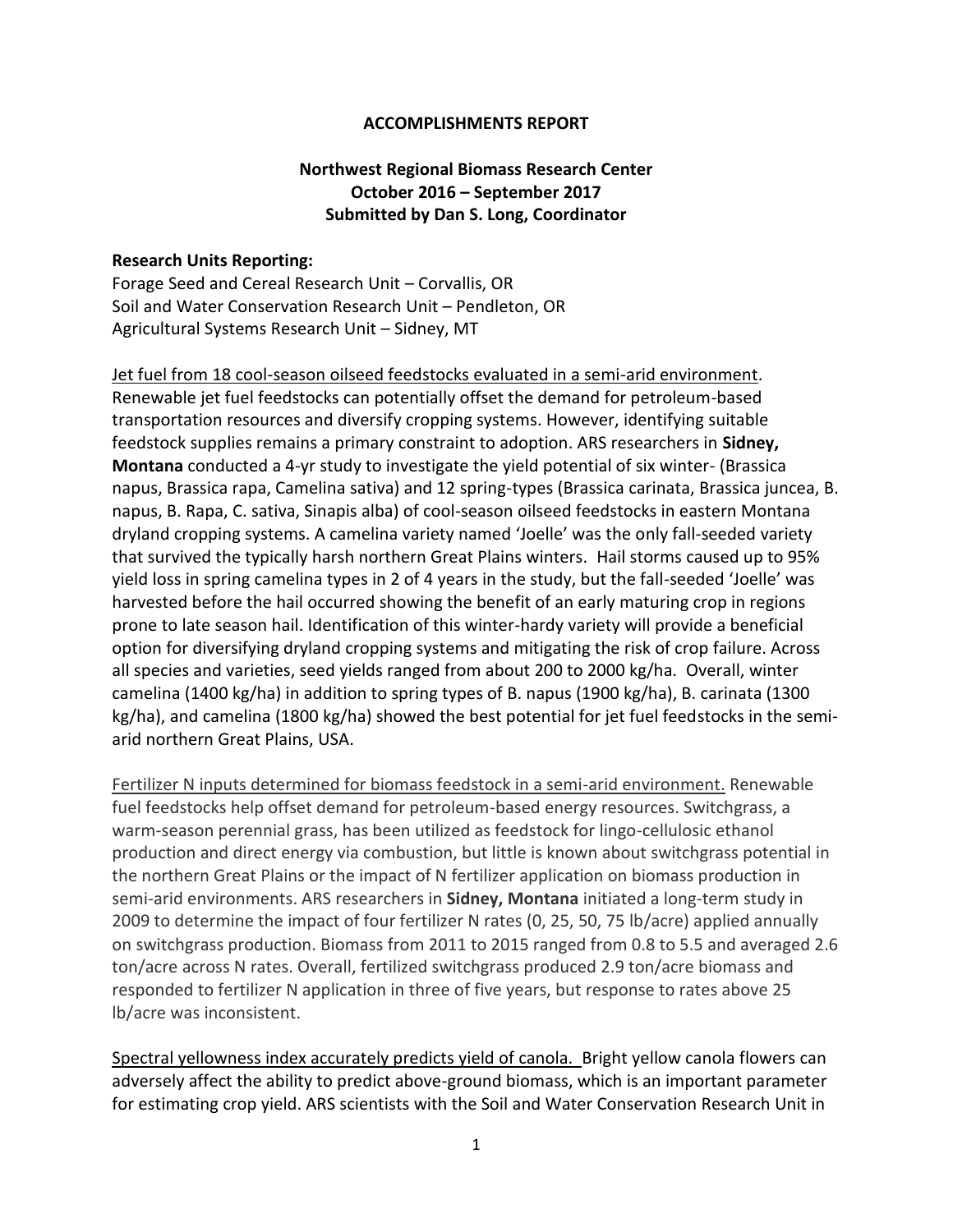**Pendleton, Oregon** determined how yellow canola flowers influence the overall reflectance of light from the crop canopy. Values of a novel spectral index, computed from the ratio of the green and blue wavebands, were strongly related with variation in canola flower density. By accommodating this flower variation, the new index improved the estimation of plant biomass and leaf coverage, and the index also performed well when predicting oilseed yield based on the premise that yield is directly proportional with flower and seed pod numbers. The index is potentially useful to private firms and government agencies that monitor crop conditions and estimate crop yields at county and state levels. Crushing plants can use this information to find and procure oilseed, which helps minimize storage and transportation costs.

Sulik, J.J., and D.S. Long. 2016. Spectral considerations for modeling yield of canola. Remote Sensing of Environment. 184:161-174.

Tall wheatgrass feedstock potential and response against invasive weeds. The abundant productivity of grass in stream buffers can provide non-food feedstocks for advanced cellulosic biofuels. ARS researchers with the Soil and Water Conservation Research Unit in **Pendleton, Oregon,** examined the management issues related to production of tall wheatgrass, alfalfa, and a mix of these two species along stream channels within 4.5M acres of dry cropland in the inland Pacific Northwest. Results showed that tall wheatgrass and a mix of tall wheatgrass and alfalfa could effectively compete against non-native annual weed species, especially where tall wheatgrass was the predominate species in the mix treatment. Weed control before seeding was important to establishing a crop capable of out-competing weeds, followed by diligent weed control following overbank storm flows. Tall wheatgrass is a viable cellulosic biofuel crop to help meet the Renewable Fuel Standard, but weed management will be critical to prevent crop failure in the driest portions of the region.

Williams, J.D., D.S. Robertson, and S.B. Wuest. 2015. Biofuel feedstock production potential in stream buffers of the inland Pacific Northwest: Productivity and management issues with invasive plants. Journal Soil and Water Conservation 70(3):156-169.

Ethanol production potential of ephemeral stream buffers in Pacific Northwest dryland. Meeting the goals set by the Energy Security and Security Act for production of lignocellulosic biofuels requires the evaluation of all potential feedstock sources. The most productive areas of the arid and semiarid west are those near to rivers and streams. In the dryland cropping region of the interior Pacific Northwest, much of the land adjacent to streams has been taken out of crop production to create conservation buffers. ARS researchers with the Soil and Water Conservation Research Unit in **Pendleton, Oregon** evaluated the productivity and extent of these areas using a perennial grass, tall wheatgrass, commonly used in conservation buffers. Although annual productivity within our research sites was similar to that found in the Midwest and southern portions of the United States, the area suitable for this level of productivity is not sufficient to make a substantial contribution to lignocellulosic biofuel production.

Williams, J.D., Robertson, D., Long, D.S., Wuest, S.B., Kumar, D., Juneja, A., and Murthy, G. 2016. Ethanol production potential from conservation buffers in the inland Pacific Northwest. Journal